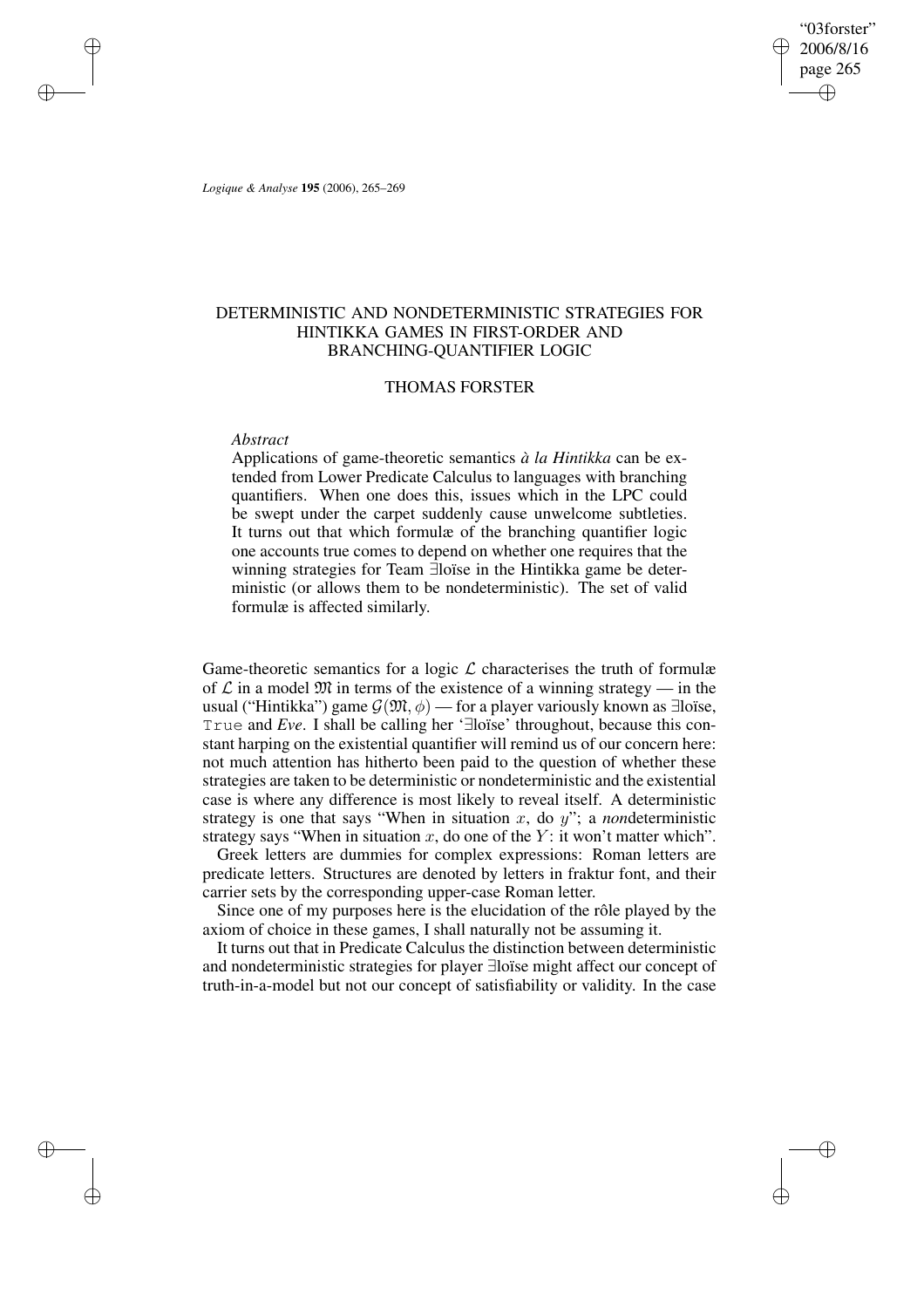## "03forster" 2006/8/16 page 266 ✐ ✐

✐

✐

#### 266 THOMAS FORSTER

of branching quantifier logic, the notion of validity *is* affected by our choice between deterministic and non-deterministic strategies for ∃loïse.

We have to rule either that

- (1)  $\phi$  is true in M iff ∃loïse has a deterministic strategy to win  $\mathcal{G}(\mathfrak{M}, \phi)$ ; or that
- (2)  $\phi$  is true in M iff ∃loïse has a nondeterministic strategy to win  $\mathcal{G}(\mathfrak{M}, \phi)$ ;

If we adopt (1), so that we require ∃loïse to have a deterministic winning strategy before we admit that — to take a germane example —

$$
\forall x \exists y \phi(x, y) \tag{A}
$$

is true in a structure  $\mathfrak{M} = \langle M, R \rangle$  (where R is the interpretataion of  $\phi$ ) then A might come out false under this interpretation if  $\mathfrak{M}$  is a counterexample to DC, the axiom of dependent choices. That is to say, if for every  $m$  in M there is m' in M such that  $\langle m, m' \rangle \in R$  but there is no  $\omega$ -sequence  $\langle m_i : i \in \mathbb{N} \rangle$  of elements of M with  $\langle m_i, m_{i+1} \rangle \in R$  for all i. In these circumstances we would account  $(A)$  true if ∃loïse's strategies are allowed to be nondeterministic but false if they are required to be deterministic.

However, a choice of deterministic *versus* nondeterministic for ∃loïse's strategies will not affect our verdicts on whether or not a formula is *valid*. *Au fond* this is no more than the fact that Skolemisation preserves satisfiability.

It is clear that we can use the axiom of choice to show that if a formula of first-order logic is satisfiable then so is its skolemised version. However the preservation of satisfiability by skolemisation does not depend on the axiom of choice. Since there are inconvenient facts awaiting us later in this discussion which in contrast do rely on the axiom of choice, it is important to establish this early on.

The fact that Skolemisation preserves satisfiability is well known to the *cognoscenti*; and the rest of us can consult — for example — the entry by Avigad and Zach on the epsilon calculus in the Stanford online Encyclopædia of Philosophy. As a gesture in the direction of making this note self-contained, a sketch follows.

We will illustrate with a simple two-quantifier case. Our proof system will be sequent calculus; we will outline a proof of the contrapositive: if  $\forall x \phi(x, f(x))$  is not satisfiable, then neither is  $\forall x \exists y \phi(x, y)$ .

Suppose we have a proof of

$$
\vdash \exists x \neg \phi(x, f(x)) \tag{1}
$$

✐

✐

✐

✐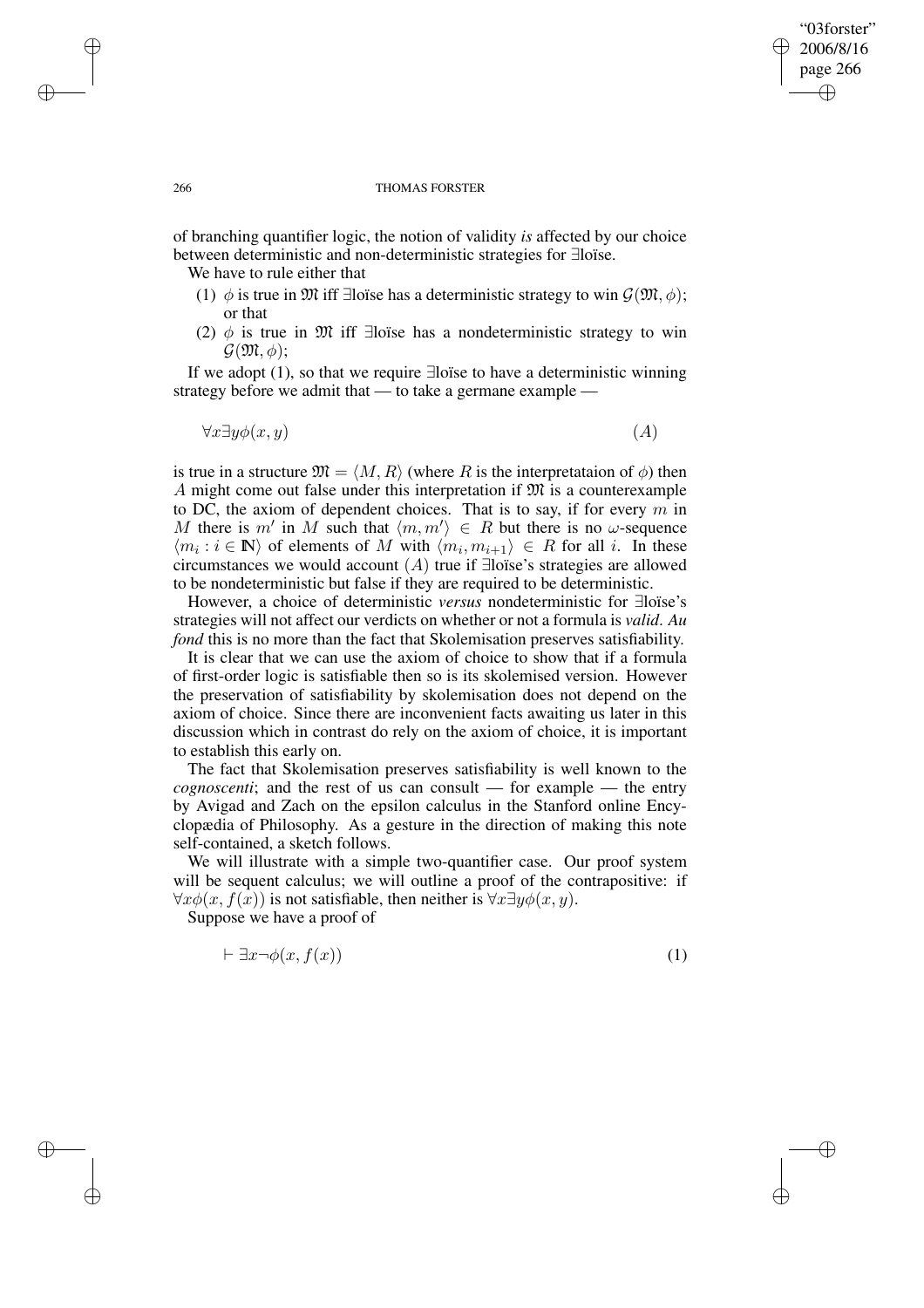✐

✐

### DETERMINISTIC AND NONDETERMINISTIC STRATEGIES FOR HINTIKKA GAMES 267

There might be more than one application of ∃-R with some contraction on the right but we will have got this from something like

$$
\vdash \neg \phi(x_1, f(x_1)), \neg \phi(x_2, f(x_2)), \neg \phi(x_n, f(x_n))\dots \qquad (2)
$$

where the various  $x_i$  are not necessarily variables but might be complex terms. Now any sequent proof of (2) can be transformed into a proof of

$$
\vdash \neg \phi(x_1, z_1), \neg \phi(x_2, z_2), \neg \phi(x_n, z_n), \dots \tag{3}
$$

simply by replacing ' $f(x_1)$ ', ' $f(x_2)$ ', ' $f(x_n)$ ' etc throughout by fresh variables  $z_i$ . (Since we know nothing about f it must destroy all information about its argument.) We can then do some  $\forall$ -R on the  $z_i$  to obtain

$$
\vdash \forall y \neg \phi(x_1, y), \quad \forall y \neg \phi(x_2, y), \quad \forall y \neg \phi(x_n, y), \dots \tag{4}
$$

and further ∃-R and contraction-on-the-right to get

$$
\vdash \exists x \forall y \neg \phi(x, y) \tag{5}
$$

So if the skolemised version of the formula was refutable then the original formula was refutable, which is what we wanted.

# *The Branching-Quantifier Case*

✐

✐

✐

✐

Let us now consider a branching-quantifier formula, such as the following:

$$
\begin{pmatrix} \forall x \exists y \\ \forall x' \exists y' \end{pmatrix} \left( (x = x' \to y = y') \land R(x, y) \land R(x', y') \right) \tag{6}
$$

The intended meaning of this formula, in English is: for all  $x$  there is a  $y$ (depending only on x) and for all x' there is a y' (depending only on x') such that . . .

The game-theoretic semantics for first-order logic extends smoothly to this new syntax. The difference now is that there is not a single ∃loïse as before, but one for each path through the prefix: a **team** of ∃loïses. The team are allowed a team-talk before the game to agree on strategies, but they may not communicate during the play of the game. This is to ensure that (to take the case above) " $y$  depends only on  $x$ ".

It makes no difference to the truth of this sentence in any given model whether or we demand that the team of ∃loïses have a pair of deterministic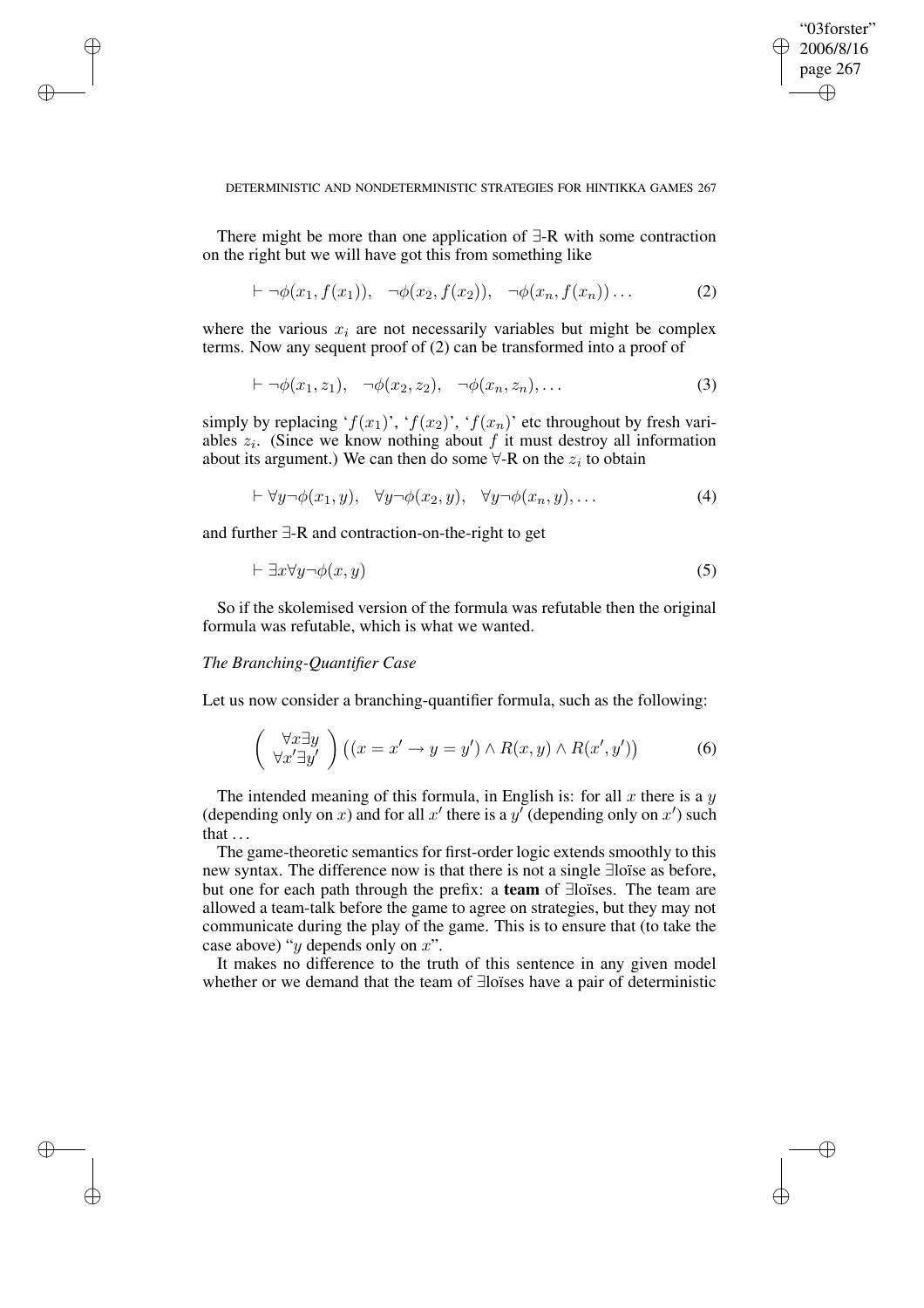✐

✐

### 268 THOMAS FORSTER

winning strategies or allow them to have nondeterministic winning strategies. If the two ∃loïses are to win, they have to pick the same witnesses. Since they are not allowed to confer the only way they can be sure of doing it is to have the same deterministic strategy. The extra leeway they apparently have when we allow them to play nondeterministically is of no use to them.

Consider now the conditional

$$
\forall x \exists y R(x, y) \rightarrow
$$
  

$$
\begin{pmatrix} \forall x \exists y \\ \forall x' \exists y' \end{pmatrix} ((x = x' \rightarrow y = y') \land R(x, y) \land R(x', y'))
$$
 (7)

For the ∃loïses to have a strategy to win the conditional they had better have a strategy to win the consequent whenever they have a strategy to win the antecedent. There are two cases to consider.

If ∃loïse's strategies have to be deterministic, then they can have a winning strategy for the antecedent only if there is a choice function. If there is a choice function, then the consequent is true. Whenever they have a winning strategy for the antecedent, they also have a winning strategy for the consequent. On this reading formula (7) is valid *simpliciter*.

On the other hand, if the ∃loïse's strategies do not have to be deterministic then the situation is more complicated. In any model  $\mathfrak{M}$  where there is a choice function for the interpretation of 'R' then the ∃loïses will have a winning strategy for the consequent and therefore (7) will be true in M. However if  $\mathfrak{M}$  is a model in which the antecedent is true but there is no choice function for the interpretation of 'R' then the ∃loïses have no winning strategy for the consequent and (7) will come out false in M.

This means that  $-$  just as in the LPC case  $-$  a decision on the rulemakers' part as to whether the ∃loïse's strategies have to be deterministic or might be nondeterministic will affect the truth of formulæ in individual models. However — in contrast to the LPC case — it also means that the rule-makers' decision now affects which formulæ are *valid*. In particular the decision of whether go for deterministic or nondeterministic strategies for ∃loïse will determine whether formula (7) is valid *simpliciter* or valid if and only if the axiom of choice is true.

## *Coda*

✐

✐

"Haven't we been here before?" people will say: "Isn't it known that we can cook up a formula of second-order logic that is valid iff the axiom of choice is true? Yes it is: the significance of this present note lies in the fact that

✐

✐